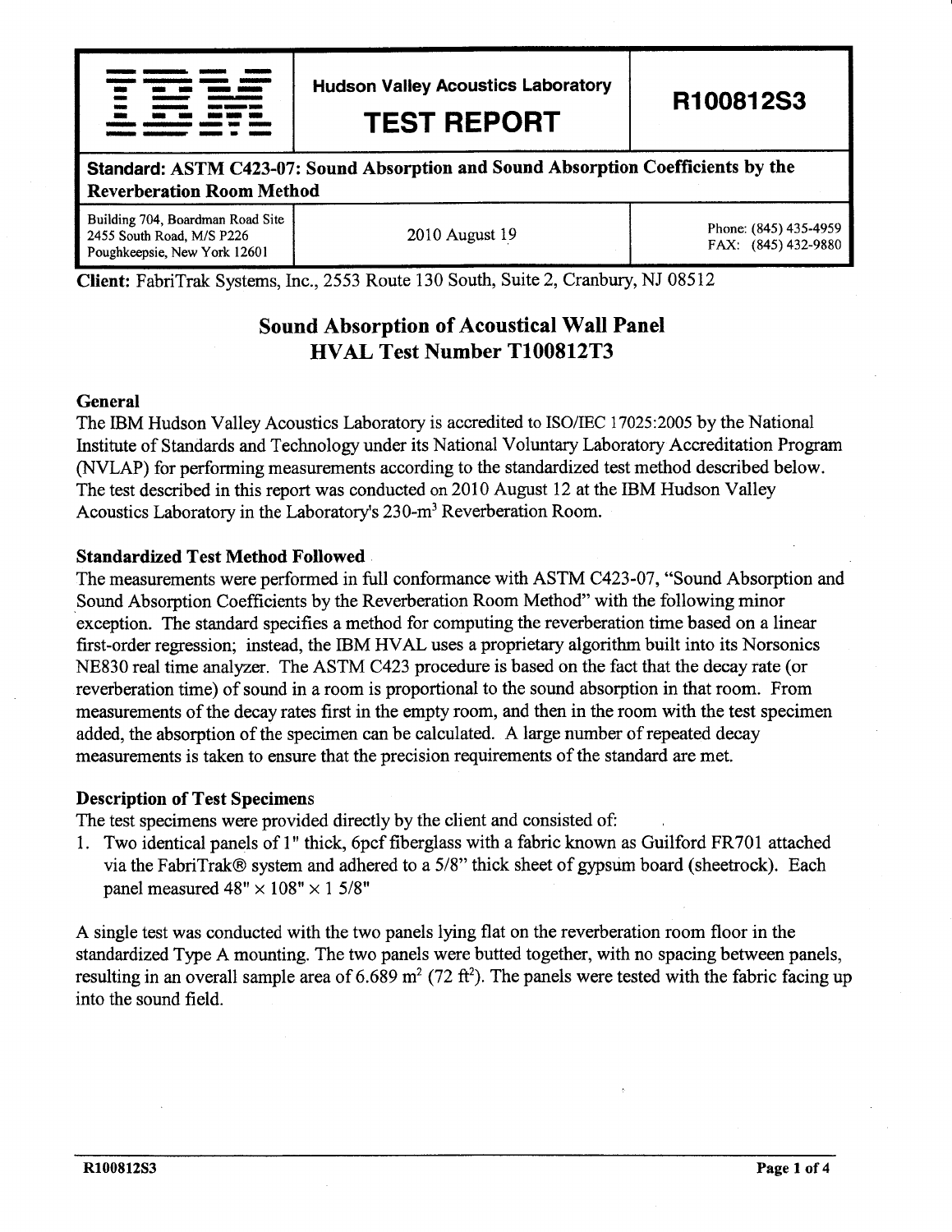|                          | and the complete contract of the complete state of the complete state of the complete state of the complete state of the complete state of the complete state of the complete state of the complete state of the complete stat |  |
|--------------------------|--------------------------------------------------------------------------------------------------------------------------------------------------------------------------------------------------------------------------------|--|
|                          | والمتقاضيات والمستكل والمتمر المتحددات                                                                                                                                                                                         |  |
| -                        | <u>MAN WAS TERMINED BANKING</u>                                                                                                                                                                                                |  |
| $\overline{\phantom{a}}$ | <b>CONSUMER'S ROOM AND AND A</b>                                                                                                                                                                                               |  |
|                          | <u>TORIA - TODOSTERO - ISO SERVICE TENS</u>                                                                                                                                                                                    |  |
|                          | ---------                                                                                                                                                                                                                      |  |
|                          | and the construction and also also a                                                                                                                                                                                           |  |
|                          | <u> 1980 - Jan Harrison, mars a</u> anno                                                                                                                                                                                       |  |

Hudson Valley Acoustics Laboratory

TEST REPORT

R100812S3

-- -- - Standard: ASTM C423-07: Sound Absorption and Sound Absorption Coefficients by the Reverberation Room Method

Building 704, Boardman Road Site 2455 South Road, M/S P226 Poughkeepsie, New York 12601 2010 August 19 Phone: (845) 435-4959 FAX: (845) 432-9880

#### Acoustical Data

The results are given in terms of sound absorption coefficients along with the computed values of the Sound Absorption Average, SAA, and the Noise Reduction Coefficient, NRC, as required by C423. For all the specimens tested here, the results are tabulated in Table 1 for the required 18 one-third octave-band test frequencies from 100 Hz through 5000 Hz.

A detailed record of the test conditions and results, and a complete description of the laboratory and measurement procedures are on file at the IBM Hudson Valley Acoustics Laboratory.

Submitted and Approved by

Matthew A. Nobile Technical Director IBM Hudson Valley Acoustics Laboratory



Accredited to ISO/IEC 17025:2005 by the National Voluntary Laboratory Accreditation Program for the specific scope of accreditation under Lab Code 100323-0.

The results reported here relate only to the specific items tested. This report shall not be reproduced, except in full, without the written approval of the IBM Hudson Valley Acoustics Laboratory. The issuance of this report shall not be used by the client to claim product endorsement by NVLAP, NIST or any agency of the U.S. Government.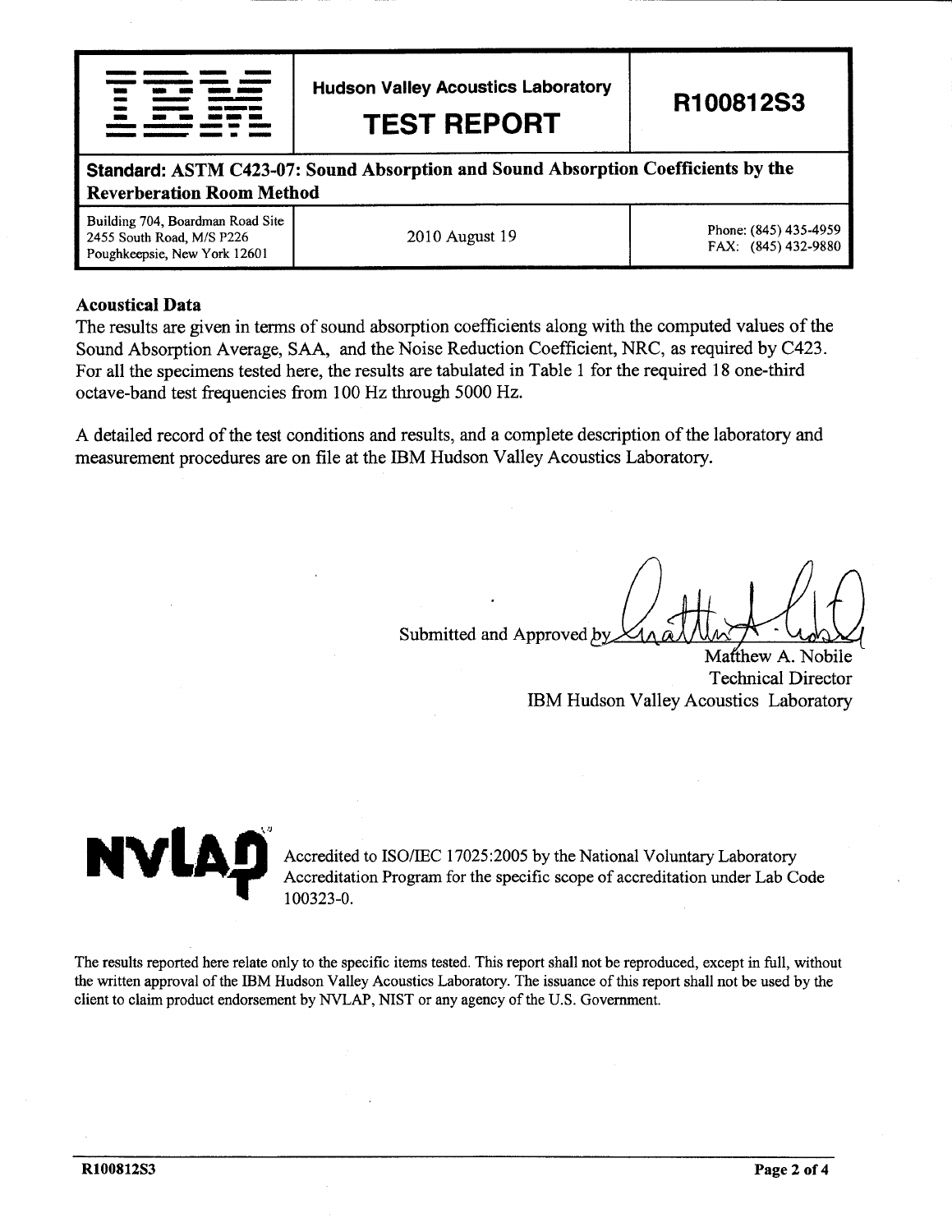|                  | anno 1990 anno 1990 - 1990 - 1990 anno 1990 anno 1990 anno 1990 ann ann ann ann an 1990 ann an 1990 ann an 19                                                                                                                  |     |
|------------------|--------------------------------------------------------------------------------------------------------------------------------------------------------------------------------------------------------------------------------|-----|
|                  | الزائريوني والتسيي المستسمعين منعمسة                                                                                                                                                                                           |     |
|                  | <u>the seas and within morning</u>                                                                                                                                                                                             |     |
|                  | Integrate consequence approximation in the contract of the contract of the contract of the contract of the contract of the contract of the contract of the contract of the contract of the contract of the contract of the con |     |
|                  | <u>and announced</u> 4000 million.                                                                                                                                                                                             | مسد |
| <b>The State</b> |                                                                                                                                                                                                                                |     |
|                  | and the component couple of the compo                                                                                                                                                                                          |     |
|                  | triument constitutions are a complete                                                                                                                                                                                          |     |

-

Hudson Valley Acoustics Laboratory

TEST REPORT

R1 0081 2S3

Standard: ASTM C423-07: Sound Absorption and Sound Absorption Coefficients by the Reverberation Room Method

Building 704, Boardman Road Site 2455 South Road, M/S P226 Poughkeepsie, New York 12601

2010 August 19 Phone: (845) 435-4959<br>
Phone: (845) 435-4959 FAX: (845) 432-9880

### Table 1. Measured one-third octave band sound absorption coefficients per ASTM C423 and computed Yalues of NRC and SAA.

| <b>Sound Absorption Coefficients</b><br>per ASTM C423 using Type A Mounting |                                                                   |  |  |
|-----------------------------------------------------------------------------|-------------------------------------------------------------------|--|--|
| <b>Frequency (Hz)</b>                                                       | <b>Condition C:</b><br>1" fiberglass w/<br><b>Guilford Fabric</b> |  |  |
| 100                                                                         | 0.11                                                              |  |  |
| 125                                                                         | 0.11                                                              |  |  |
| 160                                                                         | 0.15                                                              |  |  |
| 200                                                                         | 0.24                                                              |  |  |
| 250                                                                         | 0.31                                                              |  |  |
| 315                                                                         | 0.43                                                              |  |  |
| 400                                                                         | 0.69                                                              |  |  |
| 500                                                                         | 0.84                                                              |  |  |
| 630                                                                         | 0.89                                                              |  |  |
| 800                                                                         | 0.97                                                              |  |  |
| 1,000                                                                       | 0.99                                                              |  |  |
| 1,250                                                                       | 1.00                                                              |  |  |
| 1,600                                                                       | 0.99                                                              |  |  |
| 2,000                                                                       | 0.99                                                              |  |  |
| 2,500                                                                       | 0.99                                                              |  |  |
| 3,150                                                                       | 1.00                                                              |  |  |
| 4,000                                                                       | 0.99                                                              |  |  |
| 5,000                                                                       | 1.00                                                              |  |  |
| <b>NRC</b>                                                                  | 0.80                                                              |  |  |
| <b>SAA</b>                                                                  | 0.78                                                              |  |  |